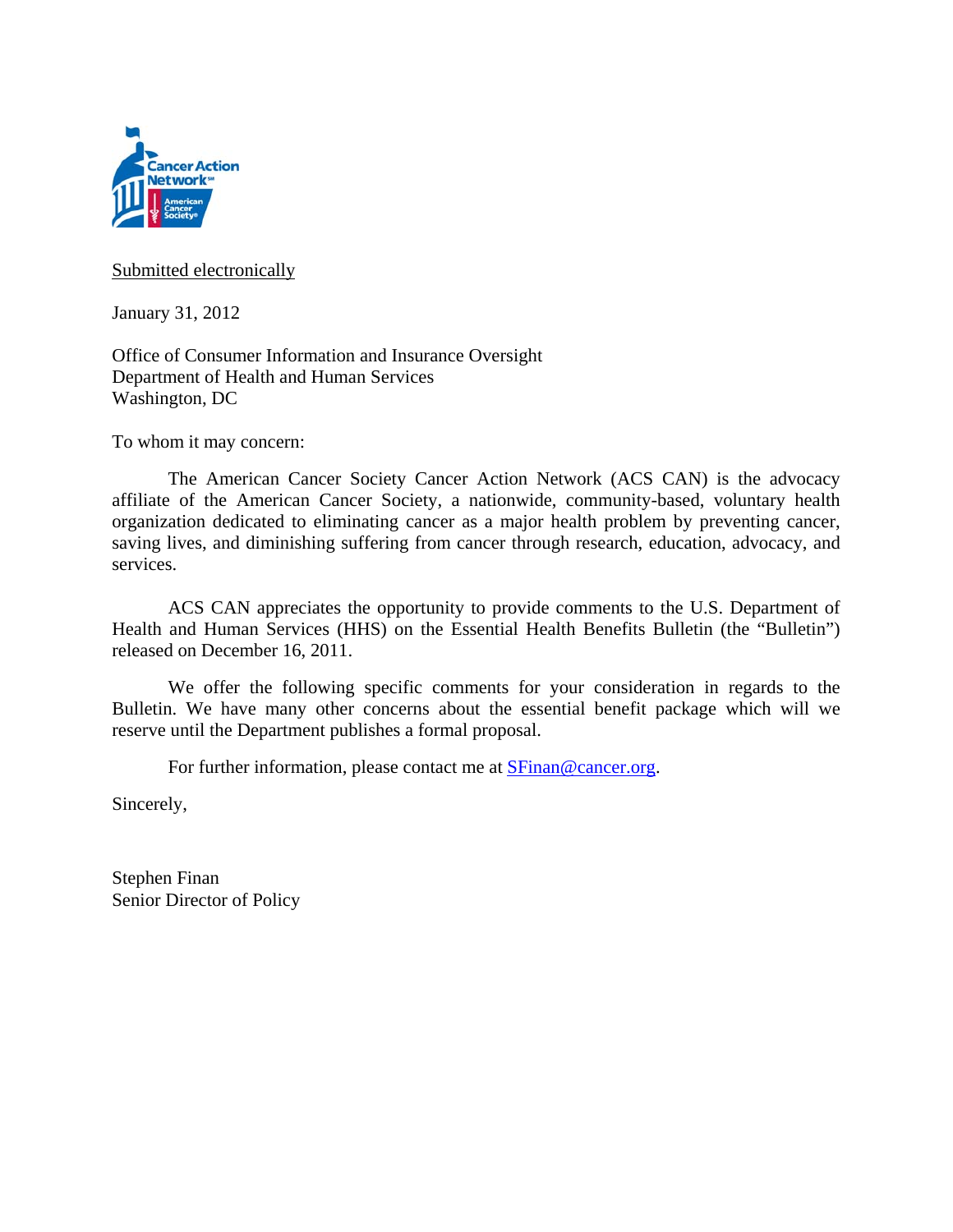#### **Benchmark Plan Types**

Under HHS' intended approach, each state would select a single plan, from a list of 10 designated plans, to serve as the state's standard for essential health benefits. To meet the criteria for essential health benefits in the Affordable Care Act, plans eligible to serve as the state's standard for essential health benefits should provide a sufficiently robust level of coverage and should not inappropriately restrict the benefits needed by people with significant, specialized, or high-cost health care needs. Therefore, it is critical to know which specific plans are likely to serve as the potential benchmarks in each state under the HHS approach, as well as the elements of each plan's benefits that would be incorporated if a state selects it as a benchmark.

For example, among the 10 possible plans identified by HHS, a state may choose "the largest plan by enrollment in any of the three largest small group insurance products in the state's small group market." Existing small group plans—even those with substantial enrollment in a state may provide benefits with problematic benefit limits and may not be appropriate to serve as a state's essential health benefits standard. In the existing small group market, benefit limitations are often used to limit coverage of particular items or services. Such restrictions may be permitted even after full implementation of the Affordable Care Act (ACA).

ACS CAN wants to bring specific attention to the problem of limits on the number of visits covered for a particular service are common because we know of cases where the has been a problem for cancer patients. In some cases, a plan may place a dollar-value limit on how much it will pay out for a particular service, and HHS has not clearly indicated whether the ACA's prohibition on annual and lifetime dollar value limits would apply to service-based dollar limits. Insurers also sometimes limit the frequency at which a service or item will be covered, or will only cover an item or service if the patient meets certain criteria. For example we have seen an example of where a group plan has a limit of 35 doctor visits a year. We learned of this example from a breast cancer patient who had to have chemotherapy once a week for a year, in addition to other doctor visits that were necessary to treat her cancer fully and properly. This particular patient wound up with \$135,000 in out-of-pocket expenses for her cancer. Under the ACA, these expenses would not count toward the cap on annual out-of-pocket spending that the law requires of non-grandfathered plans in the individual and small group markets beginning in 2014.

Benefit limits can be used to restrict needed care or steer consumers into or away from certain plans offered on the exchange. HHS should prohibit some limits or exclusions even if they are found in a proposed state benchmark plan. For example, some plans may have condition-based exclusions that target particular vulnerable populations or diagnoses in a way that would not comply with the protections under Section 1302. HHS should consider circumstances in which a benchmark plan chosen by the state contains a condition-based exclusion or other type of restriction that would conflict with the requirement to ensure at least the ten specified categories of services are covered. In general, we are concerned that some of the potential benchmark plans (particularly those without large enrollment) may include benefit details that are problematic for cancer patients and others with serious chronic conditions.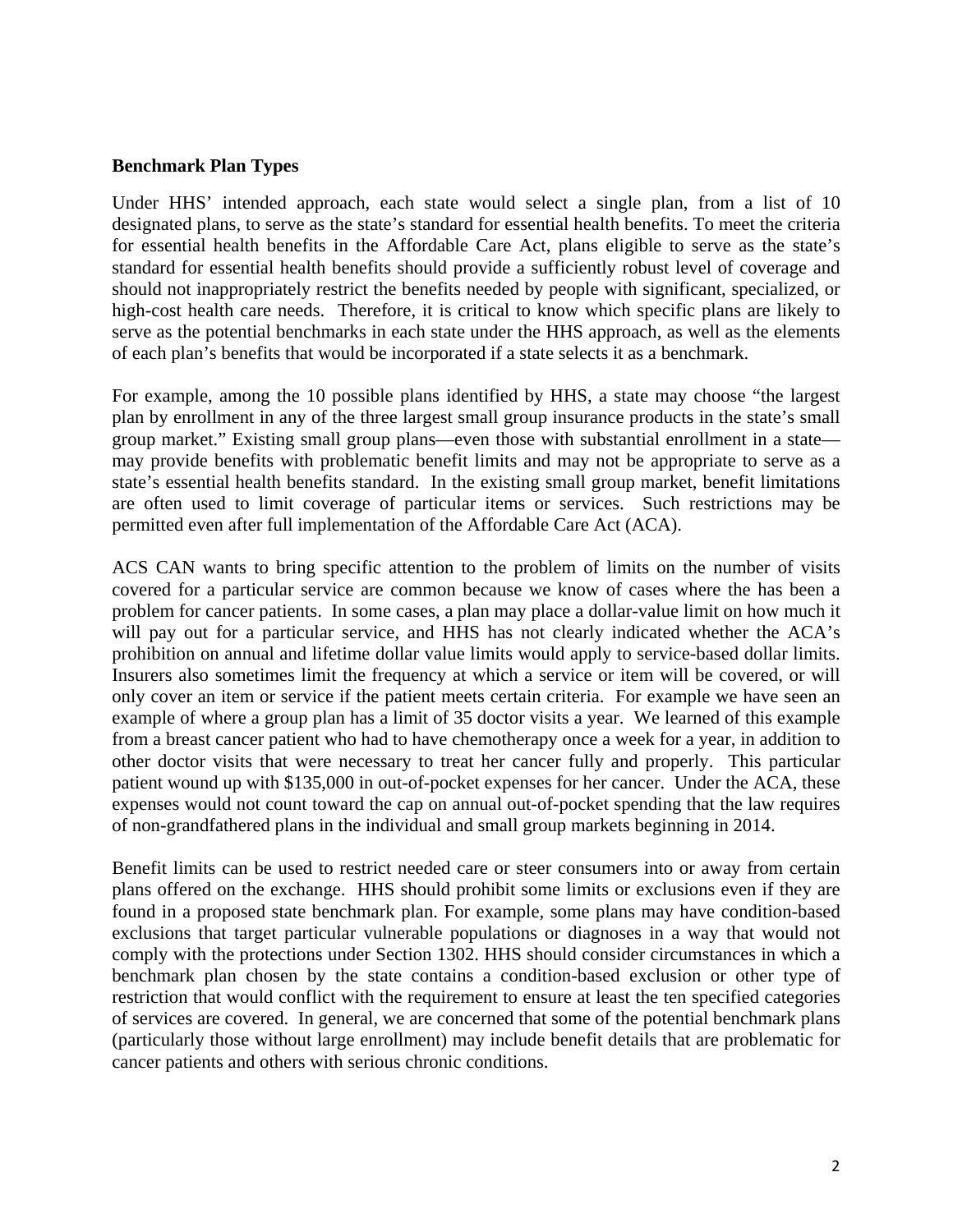If HHS proceeds with its intended approach, each state will need to decide which benchmark plan to choose or the state will default to the largest plan by enrollment in the largest product in the state's small group market. As this process moves forward, stakeholders—particularly those representing consumers —should have ample opportunity to review the details of benefits covered by each of the 10 potential benchmark plans in each state and to weigh in through a public comment process on the tradeoffs of selecting one plan over another. It is especially important that stakeholders also have information on the potential default plan in the state, and that they have an opportunity to comment on the plan's benefits and recommend any needed modifications should the state fail to select a plan. It is imperative that HHS take necessary steps to make sure the appropriate plan documents or contracts are made available to the public as quickly as possible.

#### **1. Ten Benefit Categories Required as Part of the Essential Health Benefits**

The Affordable Care Act specifies ten categories that must be included in the essential health benefit package.<sup>1</sup> Congress explicitly intended these categories be considered essential health benefits in order to ensure consumers have access to comprehensive coverage—especially for conditions that are not covered, or covered inadequately in the individual and small group markets.

HHS should precisely define the scope and services within each of the 10 benefit categories. Because traditional plans do not categorize their services within the same benefit categories or using the same terminology, it is unclear how the essential health benefit package could be compared to potential benchmark plans to ensure that it complies with the ACA. For example, "ambulatory patient services" is not a category that is commonly seen in commercial plans, and it is unclear what specifically would need to be covered to satisfy HHS' standards.

Many of the 10 ACA categories, such as Mental Health and Substance Use Disorders, Rehabilitative and Habilitative care, Maternity and Newborn Care, and Pediatric Oral and Vision Care are examples of conditions or service categories that are specifically included within Section 1302 of the ACA to correct longstanding gaps in coverage that consumers face in the individual and small group markets. It is imperative that HHS provides clear standards for what must be covered under the 10 categories to ensure a standard from which to compare proposed state benchmark plans. A standard definition of the 10 categories would still allow for the state flexibility approach outlined in the Bulletin. Further, HHS should prohibit states or insurers from defining the scope and parameters of the 10 required benefit categories—particularly for categories of services that are not common in commercial insurance such as "habilitative services" or "ambulatory patient services." Allowing a state or insurer to define these categories would erode the intent of Section 1302 of the ACA.

Ultimately, we believe that essential health benefits should be essentially uniform in all states. The benefits available to cancer patients should not fundamentally vary depending on where one lives. (The delivery of benefits may vary to some degree based on geography and other factors,

<sup>&</sup>lt;sup>1</sup> These categories include: Ambulatory patient services; Emergency services; Hospitalization; Laboratory services; Maternity and newborn care; Mental health and substance use disorder services, including behavioral health treatment; Pediatric services, including oral and vision care; Prescription drugs; Preventive and wellness services and chronic disease management; and Rehabilitative and habilitative services and devices.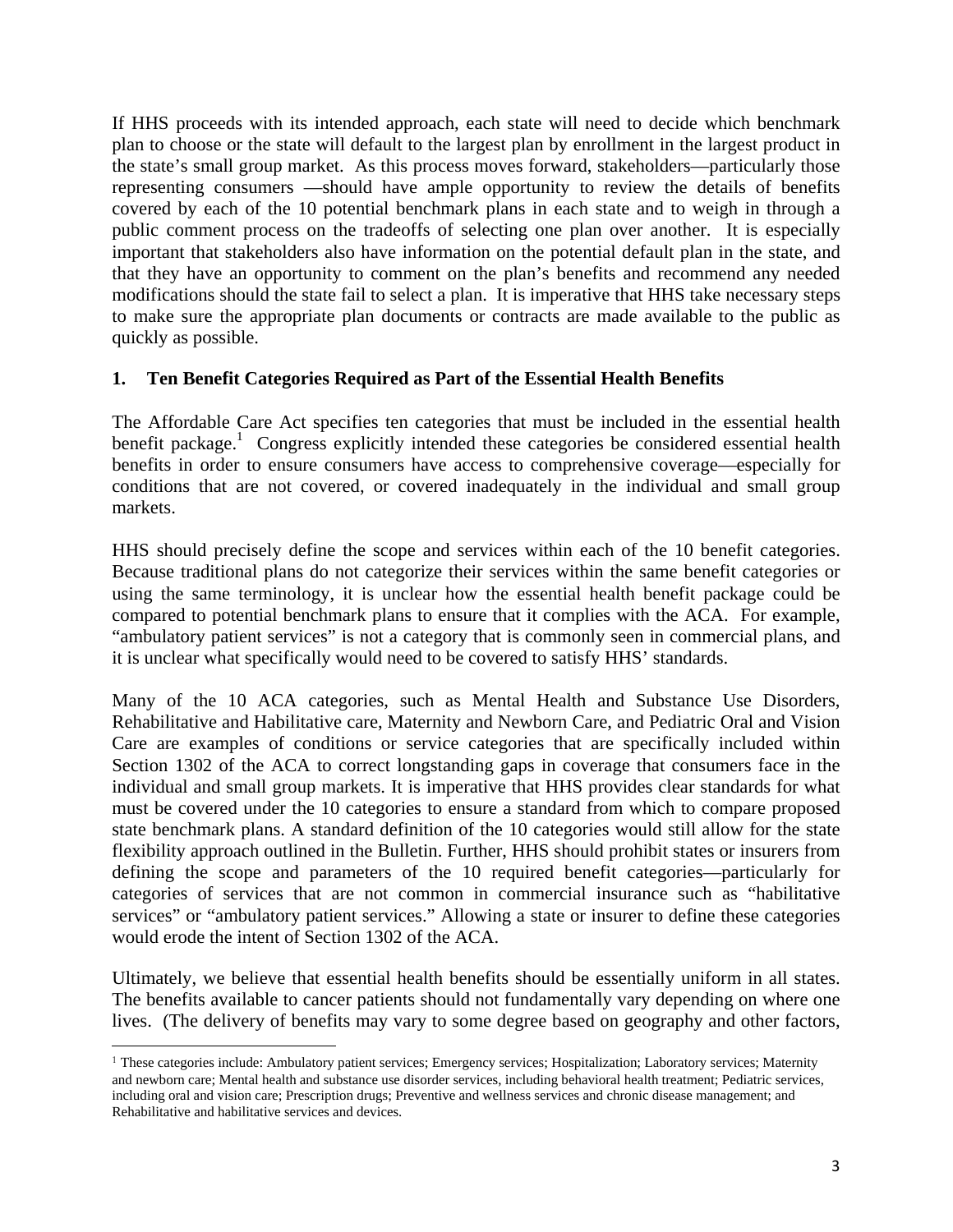but the benefits should not vary.) We understand from the Bulletin that the benchmark approach is transitional and changes may be made in a few years based on experience and more data. However, one area where the Department should act now to develop national uniformity is by developing a standardized definition of medical necessity. It should not be narrowly defined by acute treatment outcomes, but rather, it should be broad enough to include services that improve, maintain, or prevent deterioration of a patient's capacity to function. A clear and uniform definition of medical necessity at the federal level will lead to greater consistency of care, transparency for consumers and providers, and improved procedures for grievances and appeals. The Secretary should require states and insurers to use this federal definition of medical necessity.

The issue of how the benefits provided under a potential benchmark plan match up with the 10 required benefit categories is particularly important when a state's benchmark plan is missing one or more categories and must adopt the required category from another plan, as HHS has proposed. It is not clear from the ACA or from the HHS Bulletin how a benchmark plan would import coverage of a benefit category from another plan when the plan's benefits do not clearly match up with the ACA's ten categories. This is especially true when an ACA category is not well defined in the private market, as is the case with habilitative services. The bulletin acknowledges that "there is uncertainty what is included" in this category. HHS should define the process to adopt a benefit category from another plan (one of 10 benchmark plans outlined in the Bulletin) and create a state benchmark. It is also unclear what is included when a state chooses a benchmark plan. For example, it is unclear whether the benchmark plan includes any associated benefit limits and how those limits would interact with essential health benefit protections required by the ACA.

## **2. Proposed Approach to Prescription Drug Coverage**

The Bulletin states an intention to propose a lower plan requirement for prescription drug coverage than benefits in the other ten categories under the essential health benefits. Rather than requiring plans to provide benefits equal to the benefit provided by the benchmark, the proposal requires plans to provide coverage for only one drug per category or class covered by the benchmark. Although the bulletin notes that the proposed model is based on Medicare Part D, it endorses a significantly lower standard than Medicare's program. Medicare Part D requires plans to offer at least two drugs per category or class and has the protected class policy to protect vulnerable individuals. The Medicare Part D standard was designed to ensure that available plans do not discriminate against enrollees with significant health care needs.

Mandating that plans cover only one drug per drug class or category will not sufficiently protect a patient with cancer. Due to the nature of cancer as a group of diseases, cancers can and do become resistant to a particular antineoplastic or targeted drug within a category or class. Furthermore, patients can develop hypersensitivities or adverse side effects from their first-line drug treatment that can result in a patient no longer being able to receive a certain drug. Therefore patients with cancer often have to take multiple medications in more than one category or class throughout the course of their treatment. If the standard is to cover only one drug per class the prescription drug coverage under the essential health benefits will be inadequate for cancer patients. We would like HHS to provide further clarification on how it plans to ensure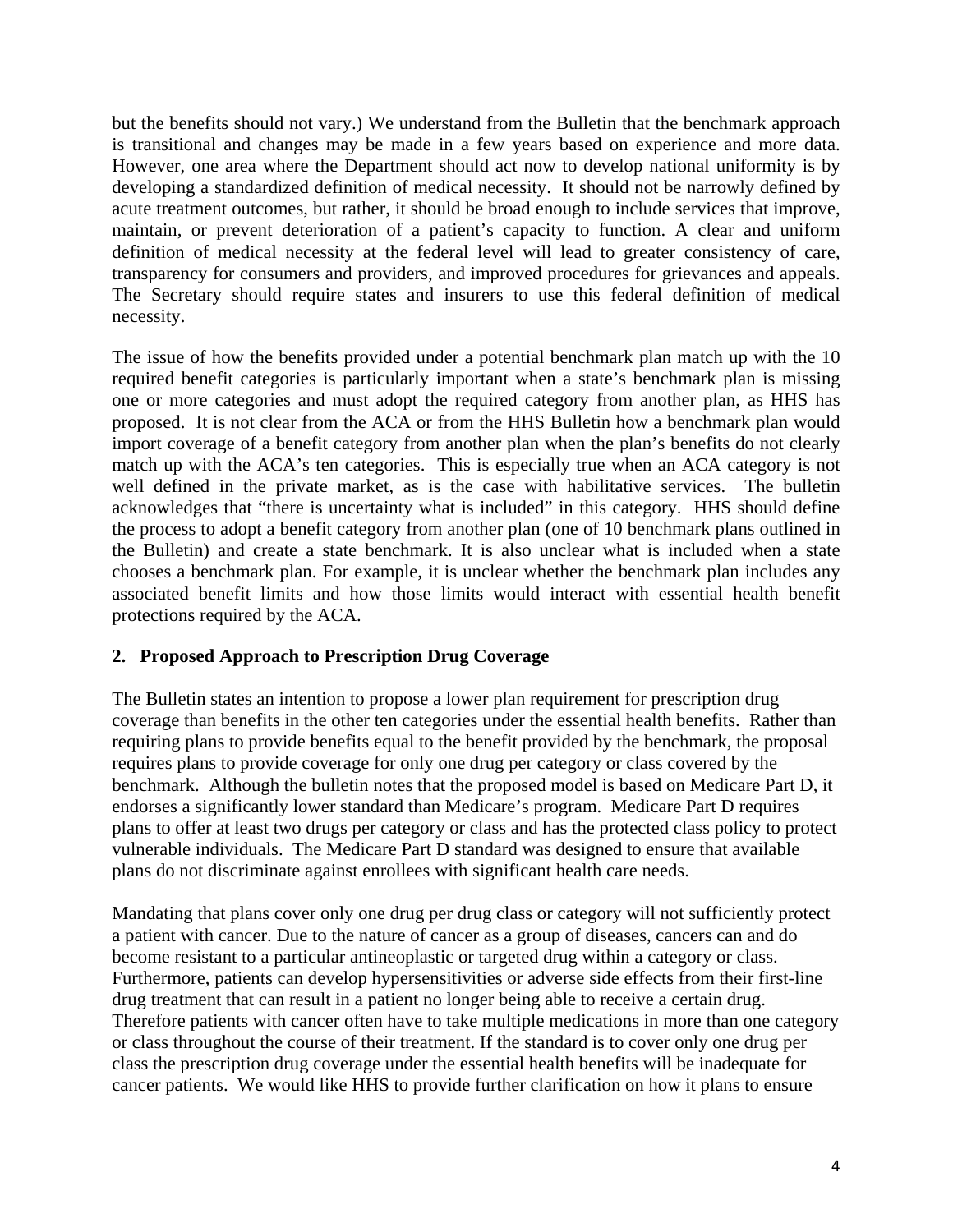that plan benefit design does not discriminate against individuals with complex health care needs such as cancer.

Finally, we would also like HHS to consider the larger question of long-term access and affordability to high cost medications to treat complex and chronic conditions. Many of the newer medications on the market today to treat cancer are placed on specialty tiers with significant patient cost-sharing. Out-of-pocket costs for some of these medications can easily exceed \$400 per month. A recent study conducted by Avalere Health found that 25% of cancer patients with a prescription for an oral cancer drug exceeding \$500 per month abandoned their prescription.<sup>2</sup> This is obviously a critical problem. Moreover, there are many very expensive cancer drugs in development that are likely to be on the market in the next few years. ACS CAN is concerned that without some additional guidance for plans on how to ensure access to certain high cost medications that cancer patients may be denied coverage to some of the newer, innovative cancer therapies in the pipeline.

## **3. Benefit Design Flexibility**

Permitting insurance carriers to deviate from the benchmark benefits chosen by the state, as HHS has proposed, would significantly weaken the ACA's Essential health benefits provision. The EHB standard is intended to ensure a consistent, minimum level of benefits across all nongrandfathered, fully-insured plans in the individual and small group insurance markets so that consumers can make an apples-to-apples comparison of plan options and to prevent insurers from adopting benefit designs intended to attract healthier people and deter enrollment by those in poorer health. The proposal for "benefit design flexibility" would undermine these goals, regardless of whether variation is allowed within benefit categories or across benefit categories. Beginning in 2014, there will be considerable confusion among all stakeholders as they learn the new processes and requirements of exchanges and other changes that will be taking effect.

HHS' proposed approach to establishing the essential health benefits already provides significant flexibility by allowing each state to set a different benchmark benefit standard. Giving insurers the additional ability to vary from each state's standard would be highly problematic by further diluting the EHB requirement, as noted above, there is no justifiable reason for benefits to vary significantly among the states. It is unclear what advantage, if any, the proposal for "flexibility" holds for consumers. If insurers can substantially vary the details of the benefits they cover from a state's chosen benchmark benefits standard, consumers will have a difficult time comparing the features of different plan options and making informed decisions about coverage. In addition, some insurers would likely exercise this flexibility to impose problematic benefit restrictions (such as visit limits) that would shift costs to people with significant or rare health care needs. Insurers would thus be able to construct their plans in ways that discourage enrollment by highcost people or attract enrollment by people who are less costly to cover.

<sup>&</sup>lt;sup>2</sup> Patient and Plan Characteristics Affecting Abandonment of Oral Oncolytic Prescriptions. The American Journal of Managed Care. May 2011. Vol. 17. SP28-SP44. Accessed at:

<sup>[</sup>http://www.sph.umich.edu/vbidcenter/publications/pdfs/abandonment\_of\_oral\_oncolytic\_rx.pdf].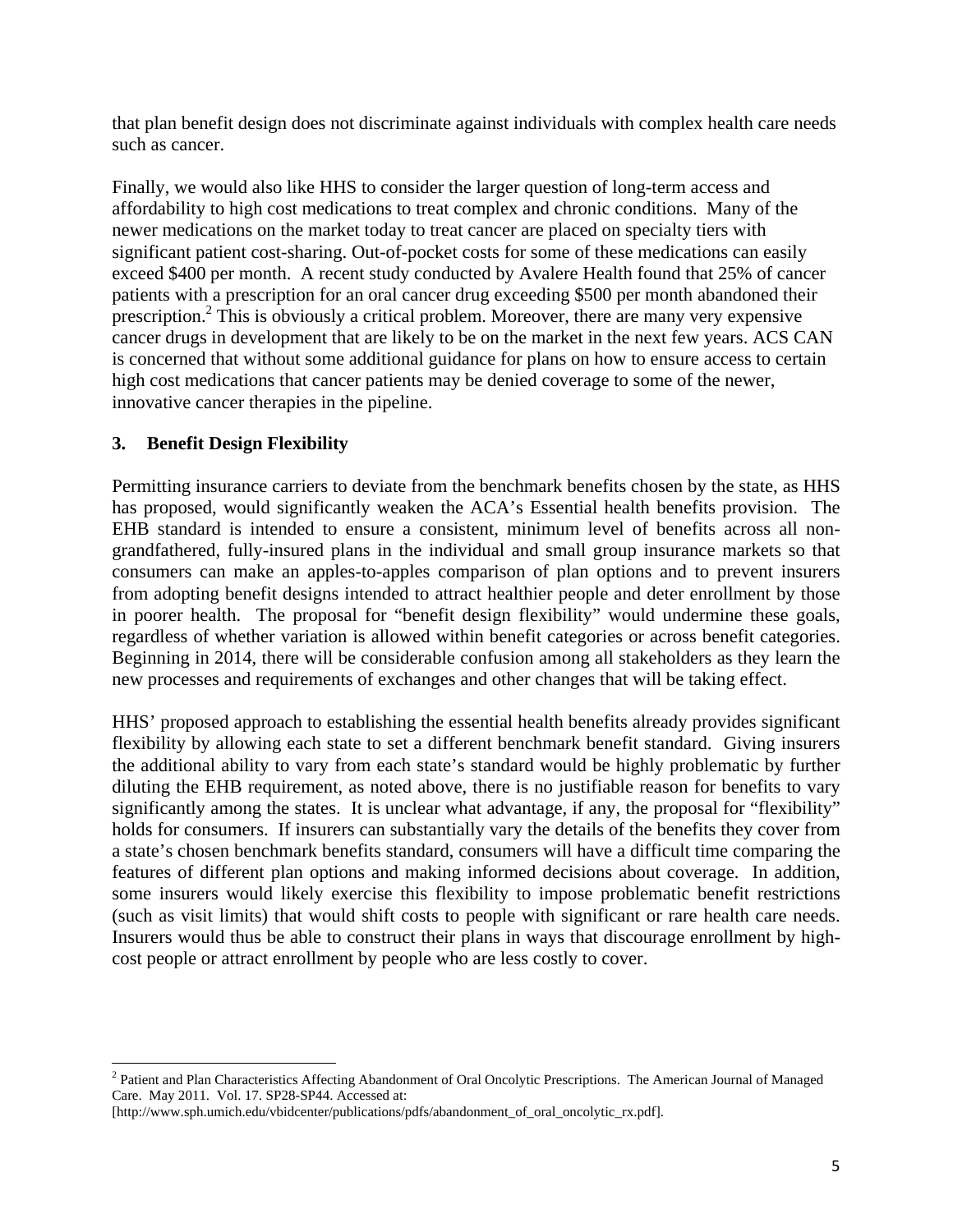HHS justifies the proposed approach to benefits flexibility for insurers by stating it "would provide greater choice to consumers, promoting plan innovation through coverage and design options…" Upon critical examination, neither justification is compelling.

Consumer behavioral research in general—and with respect to insurance choices specifically shows that too much choice does *not* benefit consumers. The human mind simply cannot meaningfully evaluate too many options. In fact, having too many options *reduces* consumers' willingness to make a selection.

Health insurance is a particularly difficult product for consumers to assess.<sup>3</sup> Extensive consumer testing in Massachusetts, after the state implemented an insurance exchange called Commonwealth Choice, found that the ideal number of different plan designs in the exchange was six to nine. In Massachusetts, plan design differed mainly in plan cost-sharing charges (with minor exceptions) and even then consumers favored a limited number of choices.<sup>4</sup> Consumers were *not* clamoring for variation in covered services to be added to the list of variables. In Utah's Health Exchange, which is based on an approach that allows all insures who meet minimum standards to participate, offers over 140 plan options.<sup>5</sup> The Utah Health Exchange, as of August  $1<sup>st</sup>$  2011, covered a total of 4,200 lives. Early research indicates that when employees enter the exchange, they gravitate toward familiar plans.<sup>6</sup>

Moreover, much of the "innovation" that insurers would want to incorporate into their products are likely to be related to cost-sharing details, incentives to use particular providers, disease management programs, and utilization management techniques. These would be separate from the essential health benefits requirements proposed in the bulletin and would not be hampered by consistent benefit requirements.

## *Benefit Design Flexibility: Insurer-Controlled Benefit Variation Would Harm Beneficiaries with Significant Health Needs*

The HHS proposal to allow insurers to deviate from a state's essential health benefit standard is likely to be used by insurers to limit benefits in ways that would harm or shift costs to enrollees with high-cost or specialized health needs. Beginning in 2014, the ACA requires insurers to take all applicants, prohibits insurers from charging people higher premiums due to health status and other characteristics, and limits the impact that a person's age can have on their premiums. With these requirements in place, insurers who can no longer reject high-cost enrollees or charge more for people with pre-existing conditions are likely to adopt other methods to reduce their exposure to large or certain types of health claims. This could be the case even though the ACA includes provisions, such as a new risk adjustment system, that are intended to reduce the incentive for plans to "cherry pick."

http://www.commonwealthfund.org/Newsletters/States-in-Action/2011/Mar/February-March-2011/Snapshots/Utah.aspx <sup>6</sup>  $\overline{6}$  The State of the Utah Health Exchange, Utah Health Policy Project September 2011

  $3$  Lynn Quincy, "What's Behind The Door: Consumers' Difficulties Selecting Health Plans," Consumers Union, January 2012. <sup>4</sup> Health Reform Toolkit Series: Resources from the Massachusetts Experience, Determining Health Benefits Designs to be

offered on a State Health Insurance Exchange, Massachusetts Health Connector, November 2011.<br><sup>5</sup> States in Action Utah Health Exchange, The Commonwealth Fund March 2011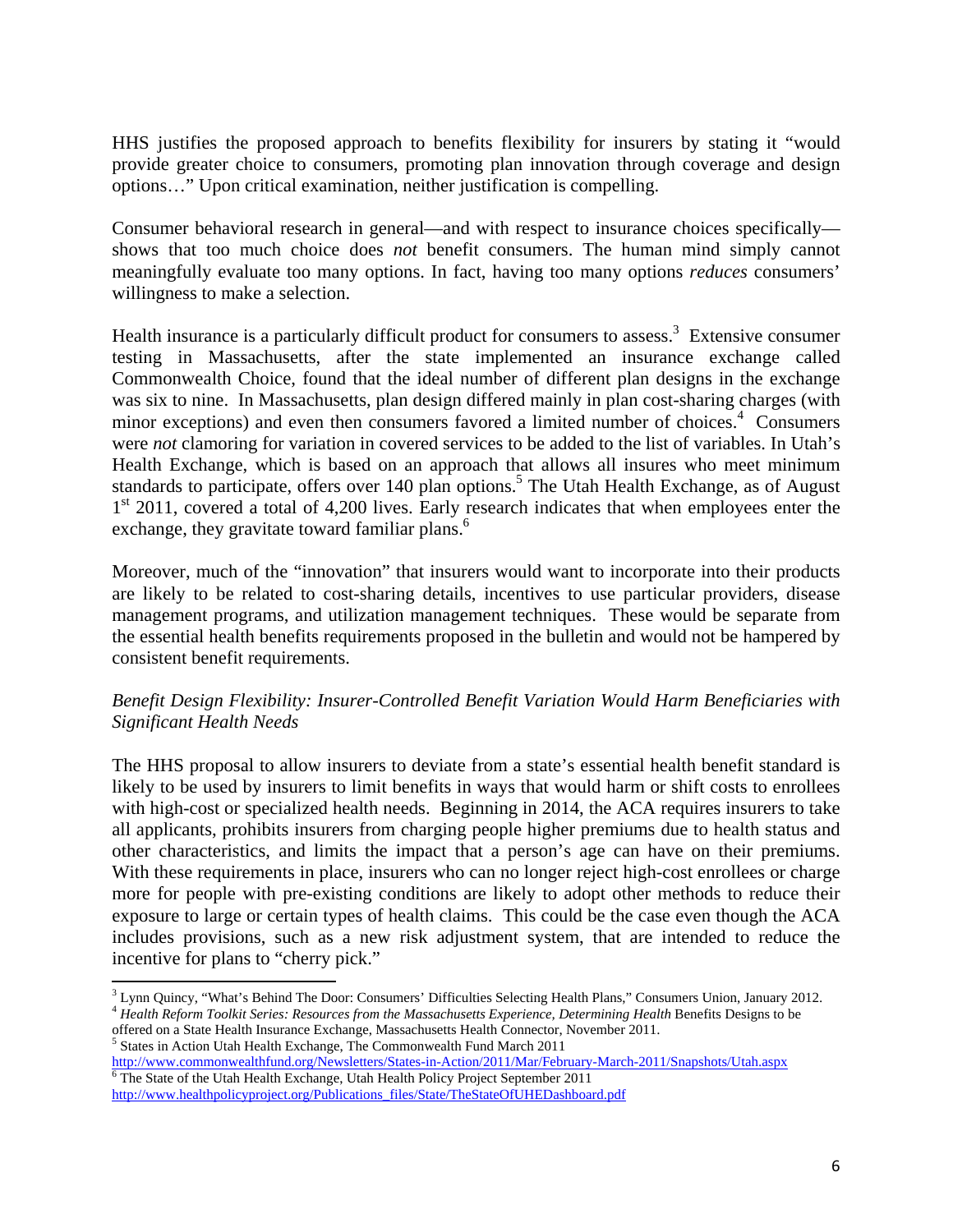In particular, if this flexibility is allowed, it is likely that insurers will increase their use of "internal plan limits," such as restrictions on the number of visits for a particular service, in order to reduce their costs. Insurers could scale back coverage in one area (perhaps by placing stricter limits than the benchmark on a service more likely to be used by people with greater health care needs) and make up for it by increasing coverage in another benefit. Even if insurers must show each category of their benefits is equal in actuarial terms to each of the 10 benefit categories in the benchmark, there would still be significant room for insurers to design that benefit category in problematic ways. For example the ACA category of "ambulatory patient services" is likely to encompass a number of specific services, although HHS has not spelled out the details of how this would work. This category could, for example include home health services, in addition to physician visits and other outpatient care that does not fit into the ACA's other 10 benefit categories. HHS' proposal for "benefit design flexibility" could allow an insurer to strictly limit home health services (for example, with a low visit limit) and increase care elsewhere in the category in order to match the actuarial value of the "ambulatory patient services" category. (This, of course, assumes that the benefit standard chosen by a state does not already include such onerous limits or restrictions.)

The experience in the Medicare Advantage program offers an illustration of how insurers, when given too much latitude, can use plan design to avoid paying for certain types of care. In Medicare Advantage (MA), private plans offer coverage to seniors and people with disabilities as an alternative to traditional fee-for-service Medicare. Parts A and B of traditional Medicare (which cover inpatient and outpatient services, respectively) serve as a fairly detailed reference package for MA plans' inpatient and outpatient benefits.<sup>7</sup> While MA plans must cover at least the services covered by traditional Medicare in Parts A and B, an MA plan's benefit package can vary from that of the traditional program as long as the plan's overall actuarial value is not less than that of traditional Medicare.<sup>8</sup> Some MA plans, therefore, have utilized the flexibility they have to impose high beneficiary cost-sharing for certain services, such as chemotherapy drugs, skilled nursing facility stays, and kidney dialysis. A variety of analyses documented the problem of MA beneficiaries who need hospital care, home health care, and other specialty services having to pay higher costs under MA plans than they would have paid under traditional Medicare.<sup>9</sup> For example, an AARP study found that, while the average MA beneficiary in 2008 would pay \$823 in cost-sharing charges for a 10-day hospital stay (less than the \$1,068 average under traditional Medicare), 12 percent of MA beneficiaries would incur cost-sharing of \$2,000 or more.<sup>10</sup>

 $T$  MA plans also cover prescription drugs under Part D of Medicare.

<sup>&</sup>lt;sup>8</sup> Edwin Park, "Informing the Debate about Curbing Medicare Advantage Overpayments," Center on Budget and Policy Priorities, May 13, 2008. http://www.cbpp.org/files/5-13-08health.pdf

<sup>&</sup>lt;sup>9</sup> See, for example, Medicare Rights Center, "Too Good to Be True: The Fine Print in Medicare Private Health Plan Benefits," April 2007; Brian Biles, Lauren Hersch Nicholas and Stuart Guterman, "Medicare Beneficiary Out-of-Pocket Costs: Are Medicare Advantage Plans a Better Deal?" The Commonwealth Fund, May 2006; Medicare Payment Advisory Commission, "Report to Congress: Benefit Design and Cost Sharing in Medicare Advantage Plans," December 2004; and Government Accountability Office, "Medicare Advantage: Increased Spending Relative to Medicare Fee-for-Serve May Not Always Reduce Beneficiary Out-of-Pocket Costs," February 2008.

<sup>&</sup>lt;sup>10</sup> Government Accountability Office, "Medicare Advantage: Relationship between Benefit Package Designs and Plans' Average Beneficiary Health Status," April 2010; Marsha Gold and Maria Cupples Hudson, "Medicare Advantage Benefit Design: What Does It Provide, What Doesn't It Provide, and Should Standards Apply?" report for AARP Public Policy Institute, March 2009.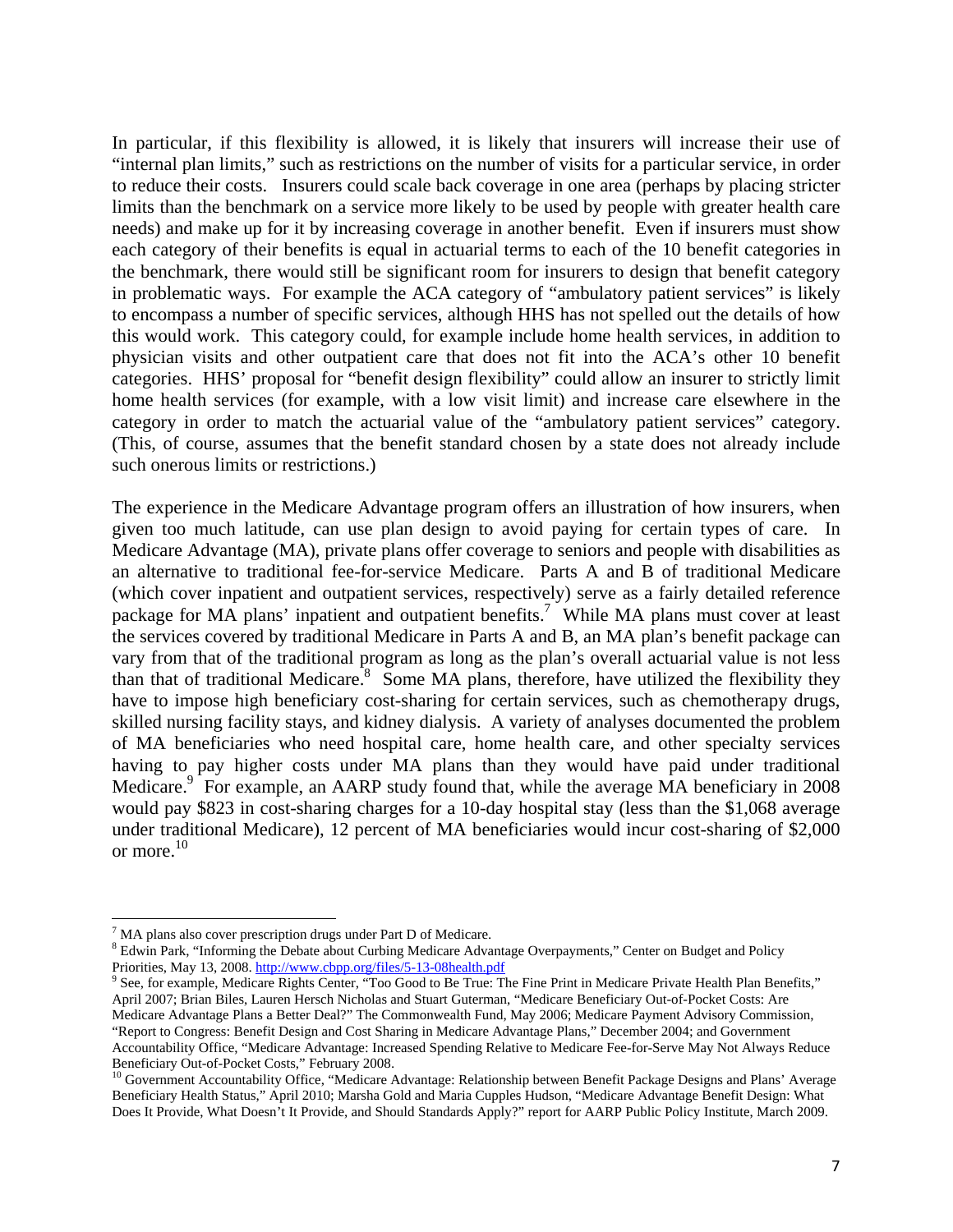Over time, the Centers for Medicare & Medicaid Services has adopted stronger cost-sharing rules in Medicare Advantage and increased its upfront scrutiny of plans so that problematic charges are reduced before plans are offered to beneficiaries. A provision in the ACA required that cost-sharing charges for certain services to be no higher in Medicare Advantage than they are for the same benefit in traditional Medicare.<sup>11</sup> For purposes of health care reform, it is significant that the problems in Medicare Advantage Medicare Advantage occurred even with protective mechanisms such as an increasingly sophisticated risk adjustment system and a prohibition against discriminating against people based on health status. HHS can avoid from the outset the types of benefit design and adverse selection problems that arose when insurers were given too much flexibility in Medicare Advantage by prohibiting insurer variation from a state's benchmark benefit standard.

#### *Benefit Design Flexibility: CHIP Benchmark Rules Differ in Many Respects from the HHS Bulletin*

In the guidance, HHS proposes using "the same measures defined in CHIP" (42 CFR 457.431) to ensure that any of the proposed benefit flexibility that is exercised by insurers meets actuarial equivalence tests. But the approach suggested by HHS is actually quite different from the framework in CHIP, and HHS should clarify exactly how its proposal for benefit design flexibility would be similar to CHIP. In particular, it is significant that a benchmark or benchmark-equivalent plan selected by a state for CHIP is *uniform across the state* and is provided by all CHIP plans in the state (after being approved by HHS). Individual insurers cannot deviate from this standard. In the case of the EHB, HHS is proposing multiple variations *within* a state, at the insurer's discretion.

## *Benefit Design Flexibility: HHS Should Add Protections if Insurers Can Vary from the Benchmark Benefits*

HHS should protect consumers by allowing only one essential health benefits benchmark per state. Insurers should not be allowed to vary benefits. However, if HHS decides, despite the problems that would occur, to permit insurers to offer benefits that vary from a state's essential health benefits benchmark, a number of additional provisions and protections would need to be adopted.

For example, insurers should not be allowed to merely meet an overall actuarial equivalence test on the value of their benefits compared to the benchmark benefits, as the guidance proposes. This would be far too open-ended to serve as a true standard, as discussed below. In addition, if insurer flexibility from the benchmark is retained at the federal level, states should be able to implement their EHB standards in a manner that is more protective of consumers. States should be allowed to pick one benchmark plan and prohibit any variations from it.

HHS should also establish specific policies and procedures to help ensure that people with rare, high-cost, or significant health care needs are protected if insurers are allowed to modify their benefits compared to the benchmark. For example, insurers could be prohibited from varying

  $11$  GAO, April 2010, op cit.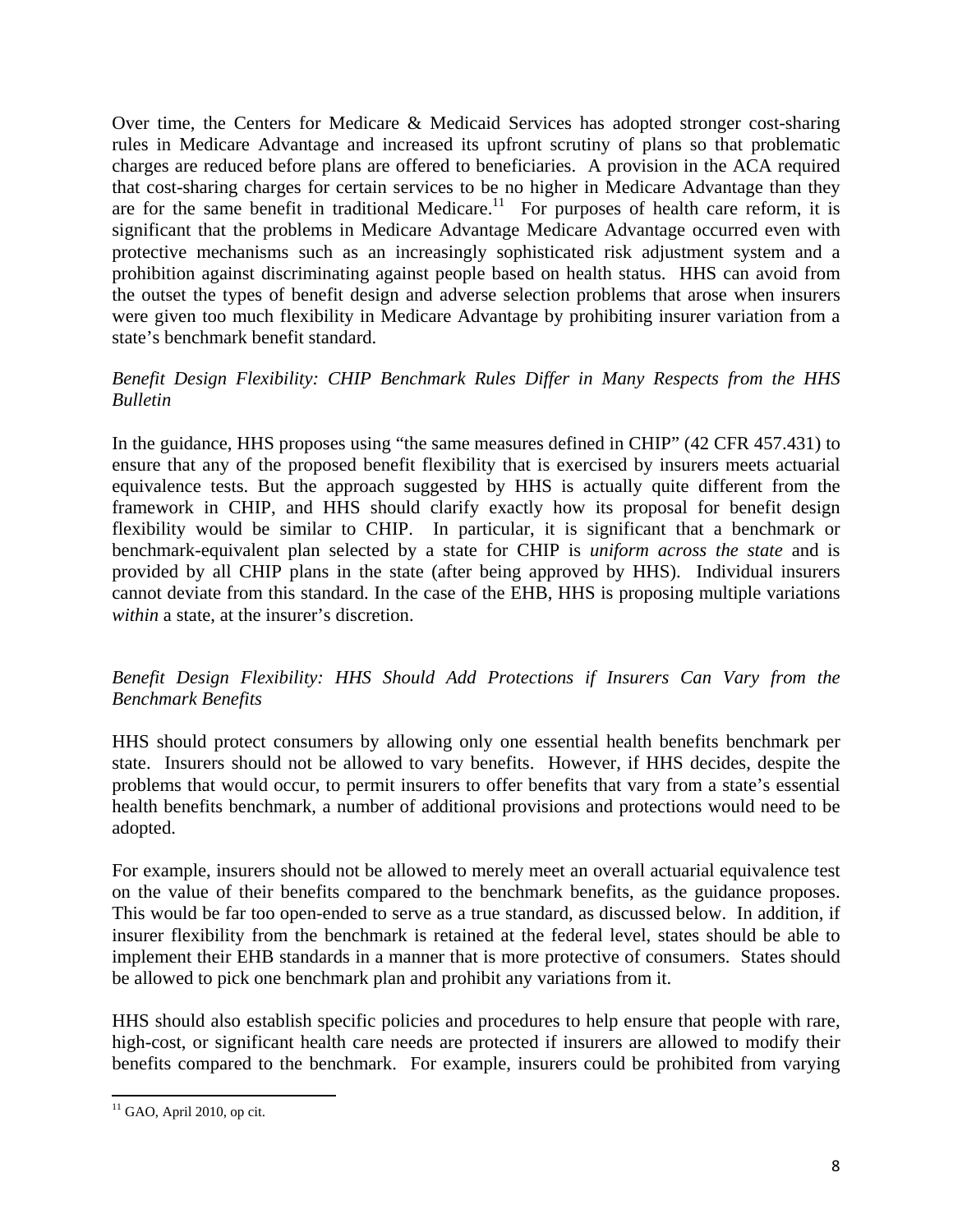from the benchmark for certain services, akin to the recent improvements in Medicare Advantage. HHS could also identify particular types of limits, levels of limits, and levels of variation from the benchmark benefits that would be of particular concern and would trigger a higher level of scrutiny from regulators. HHS should also implement requirements to ensure transparency if insurers are allowed to deviate from a state's benchmark benefits. Such variation should be clearly communicated to consumers and be subject to an approval process by the state (including requiring insurers to justify the benefit design changes). In general, HHS should detail the specific process for oversight and enforcement (both in the approval process and on an ongoing basis) if insurer benefit design flexibility is allowed. We expect that both states and the federal government would need to play a significant role.

# *Benefit Design Flexibility: Actuarial Equivalence Tests are Unlikely to Provide Sufficient Consumer Protections*

As discussed above, HHS proposes to allow a health insurance issuer flexibility to adjust benefits, including both the specific services covered and any quantitative limits provided the issuer continues to offer coverage for all 10 statutory EHB categories. HHS proposes to require any substitutions by an insurer to be "actuarially equivalent" to the state's benchmark benefit, to ensure that the EHB package is not weakened overall. Two types of flexibility are considered: within benefit categories and across benefit categories.

Requiring actuarial equivalence may seem protective of consumers but in actuality is unlikely to be adequate. Actuarial comparisons are traditionally used to gauge the impact of plan costsharing provisions across a defined set of medical services. In this case, however, actuarial equivalence would not be measuring differences in cost-sharing but minor differences in the scope of medical services covered. It is not at all clear that actuarial models in use today can accurately measure fine differences in benefits, even though such differences could be significant in their impact on individual plan enrollees.

If HHS retains the proposal to allow insurers to deviate from a state's benchmark benefits, standards other than those based on actuarial equivalence would be better suited to ensuring that available benefits meet the necessary standards. For example, insurers could be allowed to go beyond the state's benchmark benefits to offer additional services or higher visit limits for particular services. (These benefit increases would have to be separate from the calculation of actuarial value for purposes of the "precious metal" coverage levels, which is intended to convey cost-sharing levels based on a fixed set of benefits. They would also have to priced separately and optional for consumers, particularly because federally financed premium tax credits and cost-sharing reductions would not apply to them.)

Another approach to "benefit flexibility" could be to provide a list of explicit, approved substitutions that insurers could make. These substitutions should be subject to several tests to protect consumers:

- o The alternate benefit should have a demonstrated improving effect on consumer welfare (note: it is not sufficient to say that more choice is always better).
- o Substitutions must be understandable to consumers and a disclosure required so that these differences are easily grasped.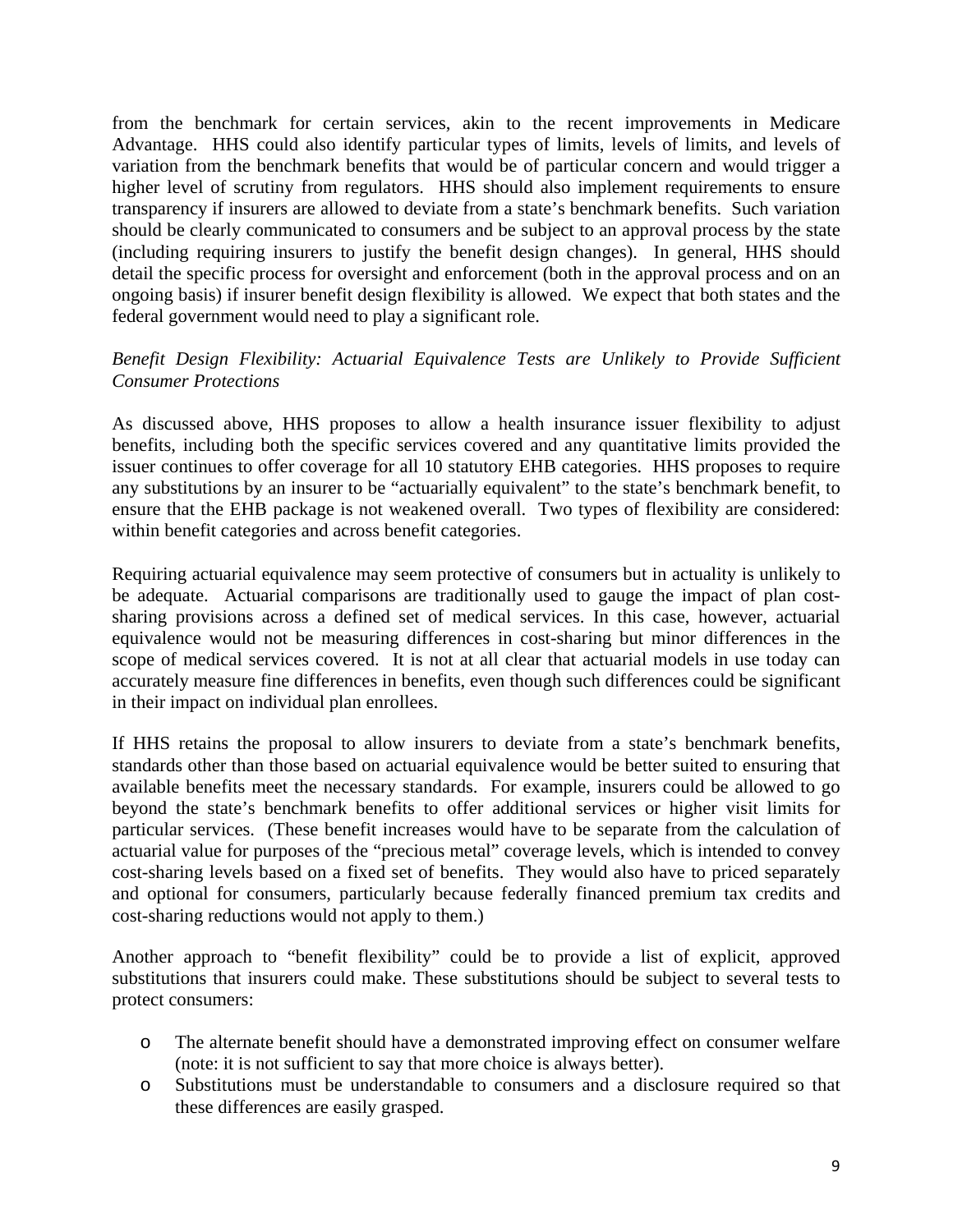- o Substitutions should result in an overall package that is on balance at least as generous as the benchmark.
- o Selection effects must be considered. Substitutions that benefit small populations with special needs may be welfare improving but may also result in adverse selection into the plans that offer them. State or HHS must weigh whether the risk adjustment mechanisms are sufficient to address this possibility.

#### *Benefit Design Flexibility: Considerations for Actuarial Equivalence*

Actuarial estimates vary greatly depending on the software being used and the assumptions employed to make the estimate.<sup>12</sup> As an example, the claims distribution underlying the model has a profound impact on the estimate, particularly for minor differences such as variations in visit limits. In addition, the assumptions used in the estimation—such as how costs were benchmarked or the strength of the utilization effect—affect the estimates.

If HHS proceeds to use actuarial equivalence as a standard for insurer benefits that vary from the standard benchmark, rigorous rules must be developed to ensure that the actuarial equivalence standard is usable and meaningful. For example, a standard methodology and model must be used to make the estimates or HHS must require that the methodology and model has been certified that is has the capacity to gauge the impact of the fine differences being measured. The claims distribution underlying the model must be sufficiently robust to yield meaningful estimates. Merely requiring the analysis to be conducted "in accordance with the principles and standards of the Actuarial Standards Board" is insufficient. HHS should also promulgate rules for the actuarial equivalence calculations with respect to such elements as the benchmarking of costs, the standard population used for the estimate, utilization assumptions and the specificity of benefit categories to be used. Clearly, some of the categories in the ACA are too broad to use when it comes to modeling the impact of small substitutions. Sensitivity testing by a reputable actuary must be used to test and fine-tune the rules.

## **4. Updating Benchmark Plans**

HHS proposes to require states to use enrollment data from the first quarter two years prior to the coverage year and to select a benchmark in the third quarter two years prior to the coverage year. This seems to suggest, but does not make clear, that states will be required to actively designate an EHB package for each year, selected from among the plans that would qualify as a benchmark based on plan enrollment. In addition, the proposed approach gives significant flexibility to insurers by noting that the provision of a "substantially equal" standard would allow health insurance issuers to update their benefits on an annual basis. To protect against a state's EHB automatically changing throughout the year or changing year-to-year based on carrier-initiated changes in coverage, HHS should make clear states must make an annual choice (or use the default benchmark plan) with benefits locked in for the plan year. HHS should also require states to detail for consumers year-to-year changes in the EHB so consumers can easily identify how coverage will change under the EHB.

 <sup>12</sup> Lynn Quincy, "Creating A Usable Measure of Actuarial Value," Consumers Union, January 2012.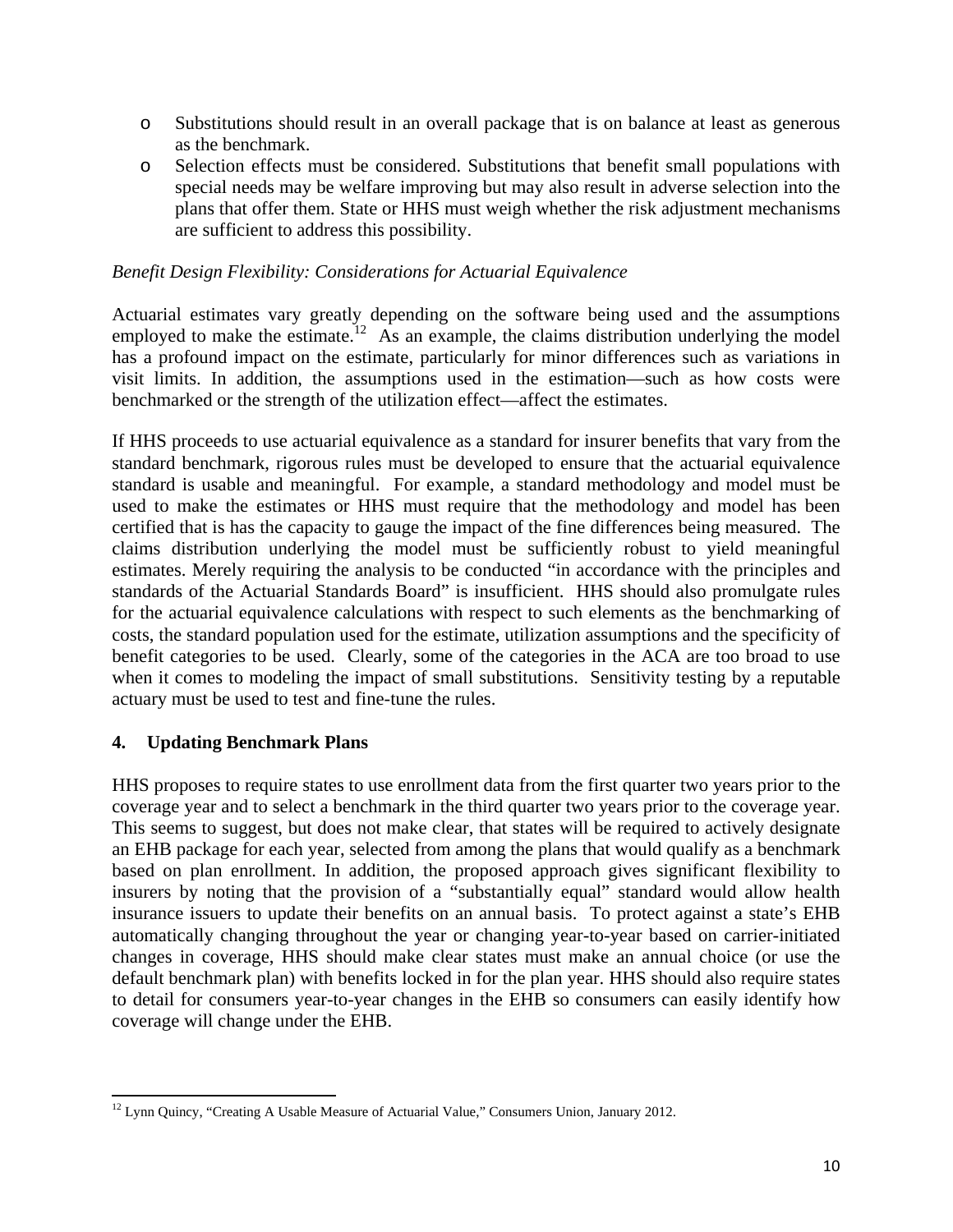In addition, HHS should establish robust data collection requirements for states and carriers to ensure it has the data needed to accurately assess the impact of the benchmark approach on consumers. This data will be necessary for two reasons. First, it will be necessary to meet the Secretary's statutory obligation to periodically review and update the essential health benefits to address any gaps in access to coverage or changes in medical evidence or scientific advancement. It will also be necessary to inform HHS's evaluation of the benchmark approach for the calendar year 2016 and to assess whether an alternative approach, such as a federally defined EHB, would better address access to care, consumer choice, risk selection, and the ACA's goal of establishing a minimum level of benefits.

The Bulletin gives significant flexibility to insurers by noting that the provision of a "substantially equal" standard would allow health insurance issuers to update their benefits on an annual basis. While insurers would be expected on an ongoing basis to reflect improvements in the quality and practice of medicine, the law requires the HHS Secretary to update the essential health benefits.

## **5. Consumer Protections**

The Bulletin does not address what protections will be in place at the state and federal levels in order to assure benchmark plans are subject to strong, enforceable standards to protect consumers. Under Section 1302, the Secretary is prohibited from discriminating against individuals because of their age, disability, or expected length of life in defining essential health benefits. In addition, as outlined in Section 1302, in defining the essential health benefits the Secretary must "take into account the health care needs of diverse segments of the population, including women, children and persons with disabilities, and other groups." HHS has an obligation to ensure that any state benchmark plan should, as the ACA indicates, provide an "appropriate balance" among the 10 categories. In addition to their scope and definition, the proposed benchmark plans must also adhere to nondiscrimination standards in benefit design, including cost sharing.

It is important to note, however, that Section 1557 of the Affordable Care Act additionally prohibits discrimination on the basis of race, color, national origin, sex, age and disability in health programs or activities that receive federal financial assistance, are administered by an Executive agency, or were established by Title I of the ACA.

The Bulletin does not suggest how HHS will evaluate benchmark plans to ensure these requirements are met. HHS should develop a transparent process to evaluate whether states, in choosing the benchmark, are complying with the associated requirements.

In addition, the Bulletin does not address a number of logistical questions that states need to answer in order to move forward and that will directly affect consumers. For example, the approach proposed by HHS does not indicate who has the authority or jurisdiction to decide the benchmark. Presumably states will have to pass legislation so that applicable plans operating in the small group and individual insurance markets (including those outside of an exchange) are required to provide the state's benchmark benefits. A state's Exchange Board or similar entity as well as the Governor or Insurance Commissioner may have a role or related authority. Early reactions to the Bulletin from state consumer advocates suggest a significant amount of